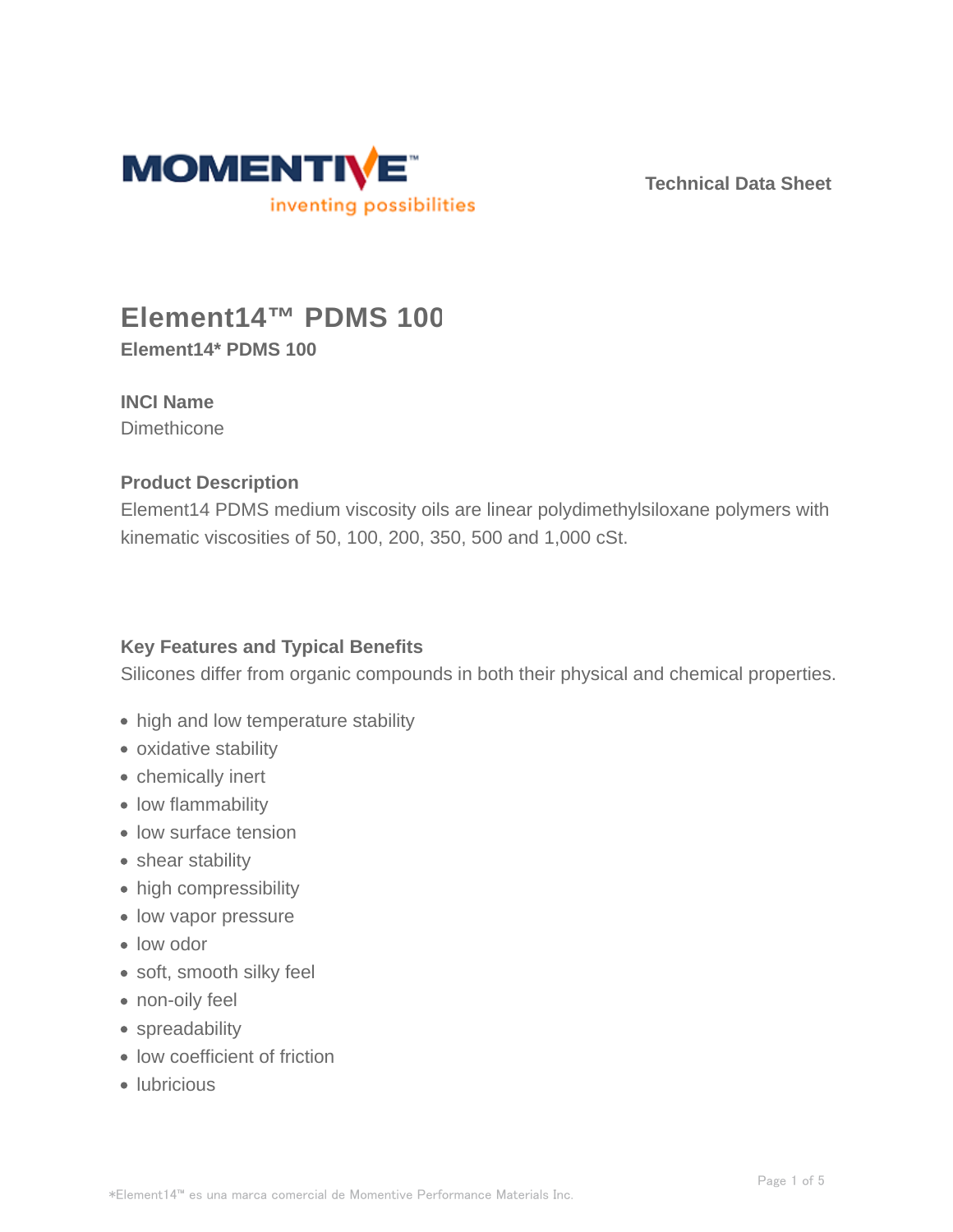# **Typical Properties**

|                                            | <b>PDMS</b>             | <b>PDMS</b> | <b>PDMS</b> | <b>PDMS</b> | <b>PDMS</b> | Element14 Element14 Element14 Element14 Element14 Element14<br><b>PDMS</b> |
|--------------------------------------------|-------------------------|-------------|-------------|-------------|-------------|----------------------------------------------------------------------------|
|                                            | 50                      | 100         | 200         | 350         | 500         | 1000                                                                       |
| <b>Viscosity cSt</b>                       | 50                      | 100         | 200         | 350         | 500         | 1000                                                                       |
| Appearance                                 | Clear, Colorless Liquid |             |             |             |             |                                                                            |
| Specific Gravity at<br>$25^{\circ}$ C      | 0.96                    | 0.97        | 0.97        | 0.97        | 0.97        | 0.97                                                                       |
| Refractive Index at<br>$25^{\circ}$ C      | 1.4                     | 1.4         | 1.4         | 1.4         | 1.4         | 1.4                                                                        |
| Flash Point, Open<br>Cup, °C               | >300                    | >302        | >302        | >302        | >302        | >302                                                                       |
| Pour Point, °C                             | $-54$                   | $-47$       | $-47$       | -47         | $-47$       | $-47$                                                                      |
| <b>Surface Tension</b><br>Dynes/cm at 25°C | 20.8                    | 20.9        | 21          | 21.1        | 21.1        | 21.3                                                                       |

### **Potential Applications**

Element14 PDMS medium viscosity oils may be considered for use in several industrial and consumer applications.

- heat and mechanical transfer fluid
- hydraulic fluid electrical insulating fluid
- water repellent
- polish ingredient
- mold release agent
- lubricant
- anti-foam
- personal care ingredient
- textile spin finishes
- paints and coatings additive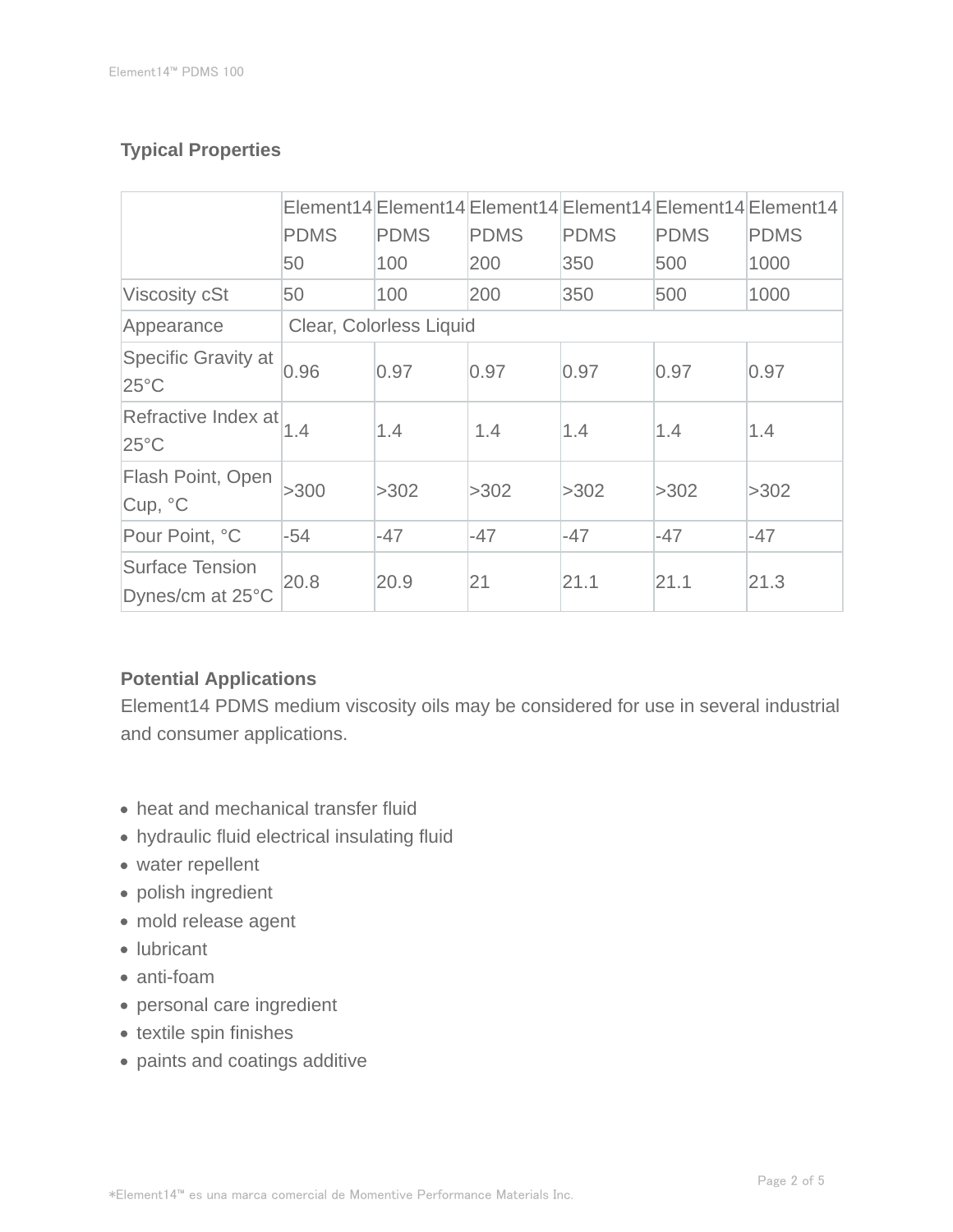#### **Patent Status**

Nothing contained herein shall be construed to imply the nonexistence of any relevant patents or to constitute the permission, inducement or recommendation to practice any invention covered by any patent, without authority from the owner of the patent.

#### **Product Safety, Handling and Storage**

Customers should review the latest Safety Data Sheet (SDS) and label for product safety information, safe handling instructions, personal protective equipment if necessary, emergency service contact information, and any special storage conditions required for safety. Momentive Performance Materials (MPM) maintains an aroundthe-clock emergency service for its products. SDS are available at www.momentive.com or, upon request, from any MPM representative. For product storage and handling procedures to maintain the product quality within our stated specifications, please review Certificates of Analysis, which are available in the Order Center. Use of other materials in conjunction with MPM products (for example, primers) may require additional precautions. Please review and follow the safety information provided by the manufacturer of such other materials.

#### **Limitations**

Customers must evaluate Momentive Performance Materials products and make their own determination as to fitness of use in their particular applications.

# **Contact Information**

Email commercial.services@momentive.com

#### **Telephone**

| <b>Americas</b>        | <b>Latin America</b> | <b>EMEAI- Europe, Middle</b> | <b>ASIA PACIFIC</b> |  |
|------------------------|----------------------|------------------------------|---------------------|--|
|                        |                      | East, Africa & India         |                     |  |
| +1 800 295 2392 Brazil |                      | <b>Europe</b>                | China               |  |
| Toll free*             | +55 11 4534 9650     | +390510924300                | 800 820 0202        |  |
| +704 805 6946          | <b>Direct Number</b> | Direct number                | Toll free           |  |
| <b>Direct Number</b>   |                      |                              | +86 21 3860 4892    |  |
|                        |                      |                              | Direct number       |  |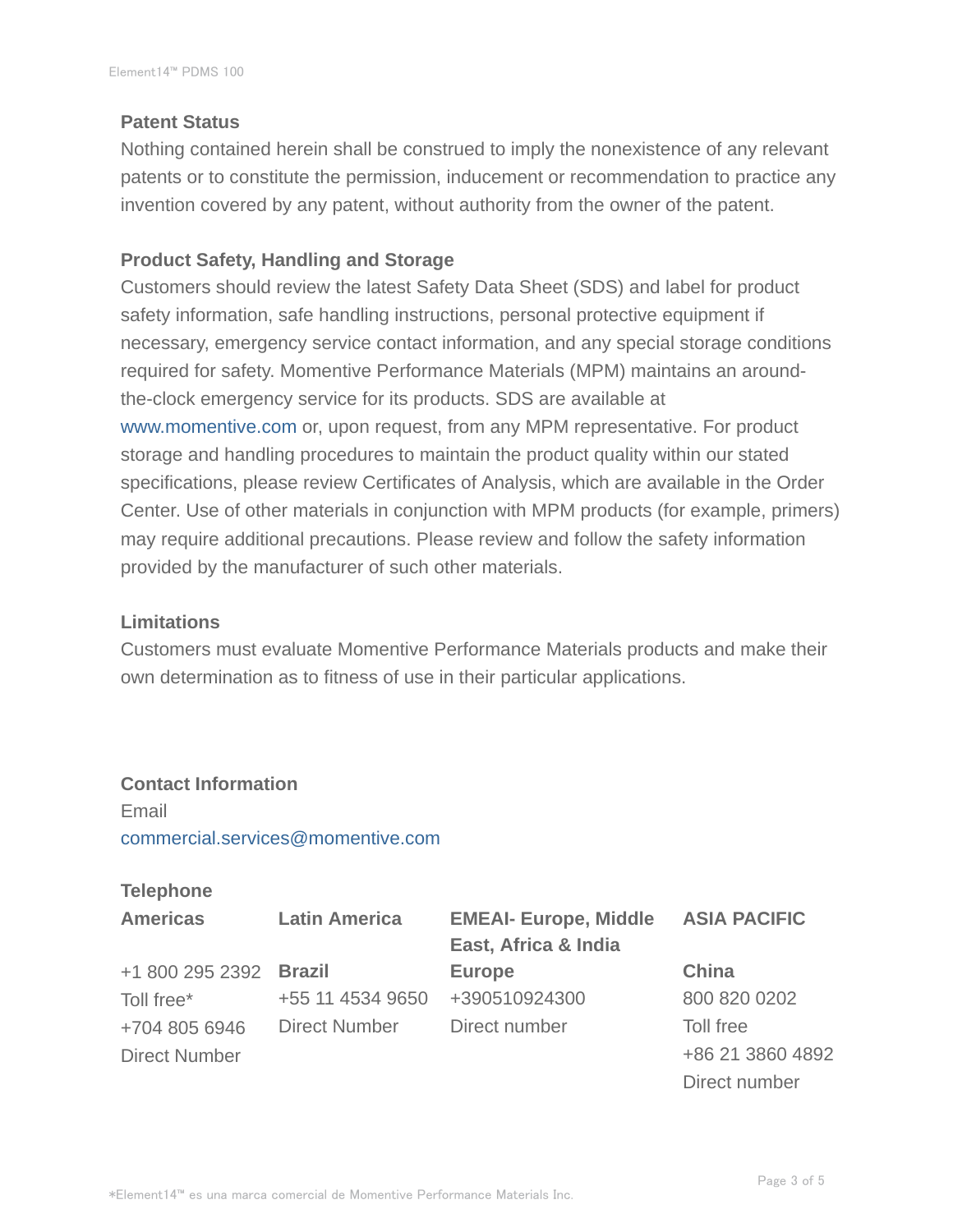| *All American | <b>Mexico</b>        | India, Middle East &      | Japan           |  |
|---------------|----------------------|---------------------------|-----------------|--|
| countries     | +52 55 2169 7670     | <b>Africa</b>             | +81 3 5544 3111 |  |
|               | <b>Direct Number</b> | + 91 44 71212207          | Direct number   |  |
|               |                      | Direct number*            |                 |  |
|               |                      | *All Middle Eastern       | Korea           |  |
|               |                      | countries, Africa, India, | +82 2 6201 4600 |  |

For literature and technical assistance, visit our website at: www.momentive.com

#### **DISCLAIMER:**

**THE MATERIALS, PRODUCTS AND SERVICES OF MOMENTIVE PERFORMANCE MATERIALS INC. AND ITS SUBSIDIARIES AND AFFILIATES (COLLECTIVELY "SUPPLIER"), ARE SOLD SUBJECT TO SUPPLIER'S STANDARD CONDITIONS OF SALE, WHICH ARE INCLUDED IN THE APPLICABLE DISTRIBUTOR OR OTHER SALES AGREEMENT, PRINTED ON THE BACK OF ORDER ACKNOWLEDGMENTS AND INVOICES, AND AVAILABLE UPON REQUEST. ALTHOUGH ANY INFORMATION, RECOMMENDATIONS, OR ADVICE CONTAINED HEREIN IS GIVEN IN GOOD FAITH, SUPPLIER MAKES NO WARRANTY OR GUARANTEE, EXPRESS OR IMPLIED, (i) THAT THE RESULTS DESCRIBED HEREIN WILL BE OBTAINED UNDER END-USE CONDITIONS, OR (ii) AS TO THE EFFECTIVENESS OR SAFETY OF ANY DESIGN INCORPORATING ITS PRODUCTS, MATERIALS, SERVICES, RECOMMENDATIONS OR ADVICE. EXCEPT AS PROVIDED IN SUPPLIER'S STANDARD CONDITIONS OF SALE, SUPPLIER AND ITS REPRESENTATIVES SHALL IN NO EVENT BE RESPONSIBLE FOR ANY LOSS RESULTING FROM ANY USE OF ITS MATERIALS, PRODUCTS OR SERVICES DESCRIBED HEREIN.** Each user bears full responsibility for making its own determination as to the suitability of Supplier's materials, services, recommendations, or advice for its own particular use. Each user must identify and perform all tests and analyses necessary to assure that its finished parts incorporating Supplier's products, materials, or services will be safe and suitable for use under end-use conditions. Nothing in this or any other document, nor any oral recommendation or advice, shall be deemed to alter, vary, supersede, or waive any provision of Supplier's standard Conditions of Sale or this Disclaimer, unless any such modification is specifically agreed to in a writing signed by Supplier. No statement contained herein concerning a possible or suggested use of any material, product,